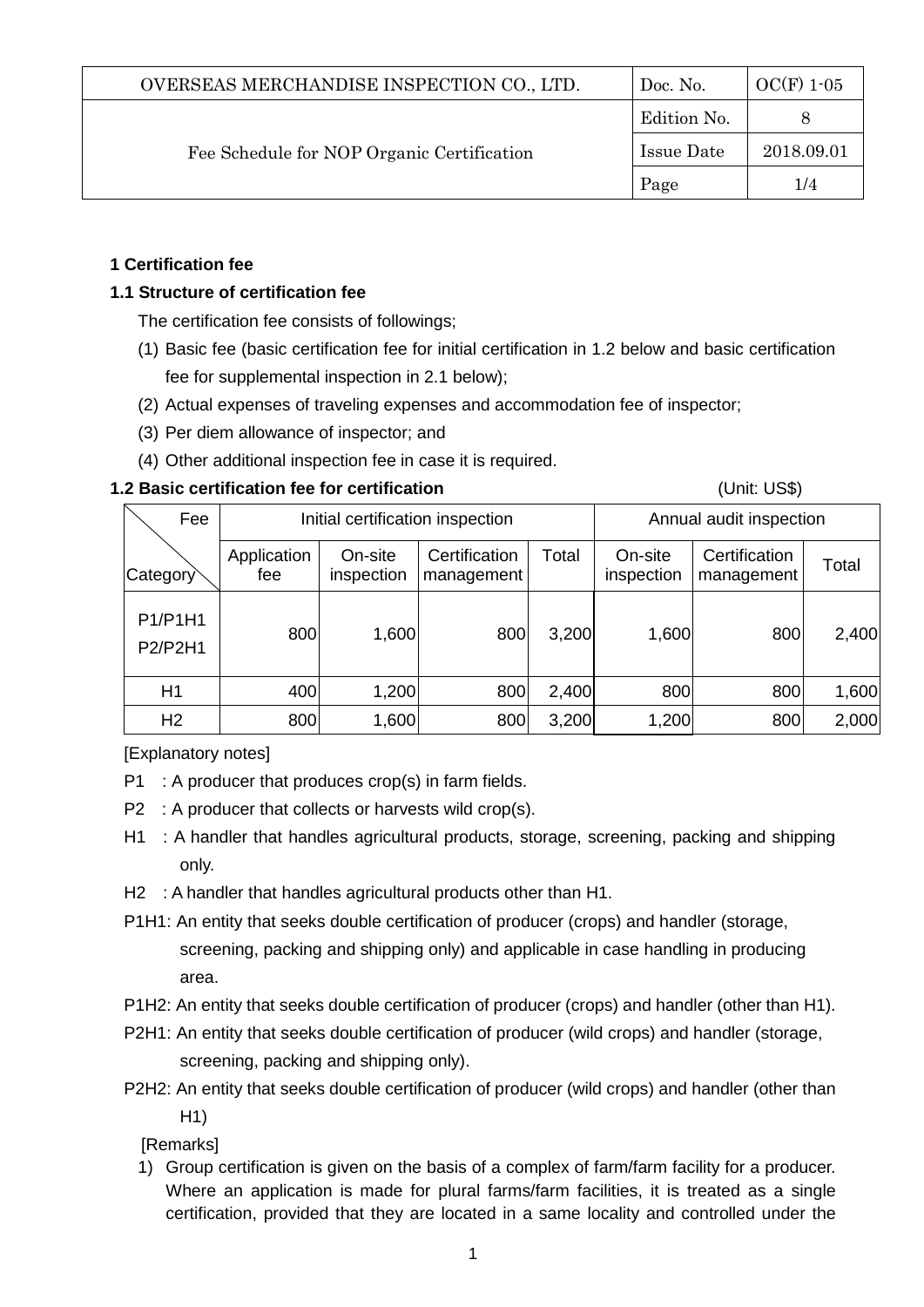| OVERSEAS MERCHANDISE INSPECTION CO., LTD.  | Doc. No.    | $OC(F)$ 1-05 |
|--------------------------------------------|-------------|--------------|
| Fee Schedule for NOP Organic Certification | Edition No. |              |
|                                            | Issue Date  | 2018.09.01   |
|                                            | Page        | 2/4          |

same management.

- 2) Group certification is given on the basis of a factory/warehouse/office for a handler. Where an application is made for plural ones, it is treated as a single certification provided that they are located within a same locality and controlled under the same management.
- 3) Certification are given to individual operations in a joint operation of producers or handlers, while certification fee is calculated based on the whole joint operation as one operation with additional fee of US\$100.-/certification.
- 4) In case a special audit inspection is required based on the external information etc. to investigate the appropriateness of the business performance by the certified entity, the same amount of the audit inspection fee above is charged.

#### **1.3 Actual expenses**

Actual traveling expenses incurred for on-site inspection includes accommodation fee、 traveling expenses and rent a car charge.

#### **1.4 Per diem**

Inspector's per diem is US\$90/person/day.

#### **1.5 Other additional inspection fees**

- (1) Lecture fee of US\$400/lecture is charged, when an applicant requests OMIC to hold an explanatory lecture course for the better understandings of the organic scheme concerned at the on-site inspection.
- (2) The on-site inspection fee is set on the assumption that the on-site inspection is completed in one day. An extra inspection fee of US\$400/person/day in addition to actual expenses and inspector's per diem is charged, when more than one day is required for the on-site inspection due to multiple business locations etc.
- (3) When an additional on-site inspection is required following initial certification inspection or audit inspection to determine compliance with the Act and NOP regulations, inspection fee of US\$400/person/day in addition to actual expenses and inspector's per diem are charged.

## **2 Supplemental certification fee**

## **2.1 Substantial Change of Certification**

- (1) Supplemental certification inspection is required for the increase of farm fields, production/processing lines or substantial change of production/handling facility or operation method. The supplemental certification fee is shown in the table below. For the on-site inspection, actual expenses (1.3 above) and inspector's per diem (1.4 above) are also charged.
- (2) No supplemental certification inspection fee is charged in case the supplemental inspection is carried out during the annual audit inspection as far as the inspection is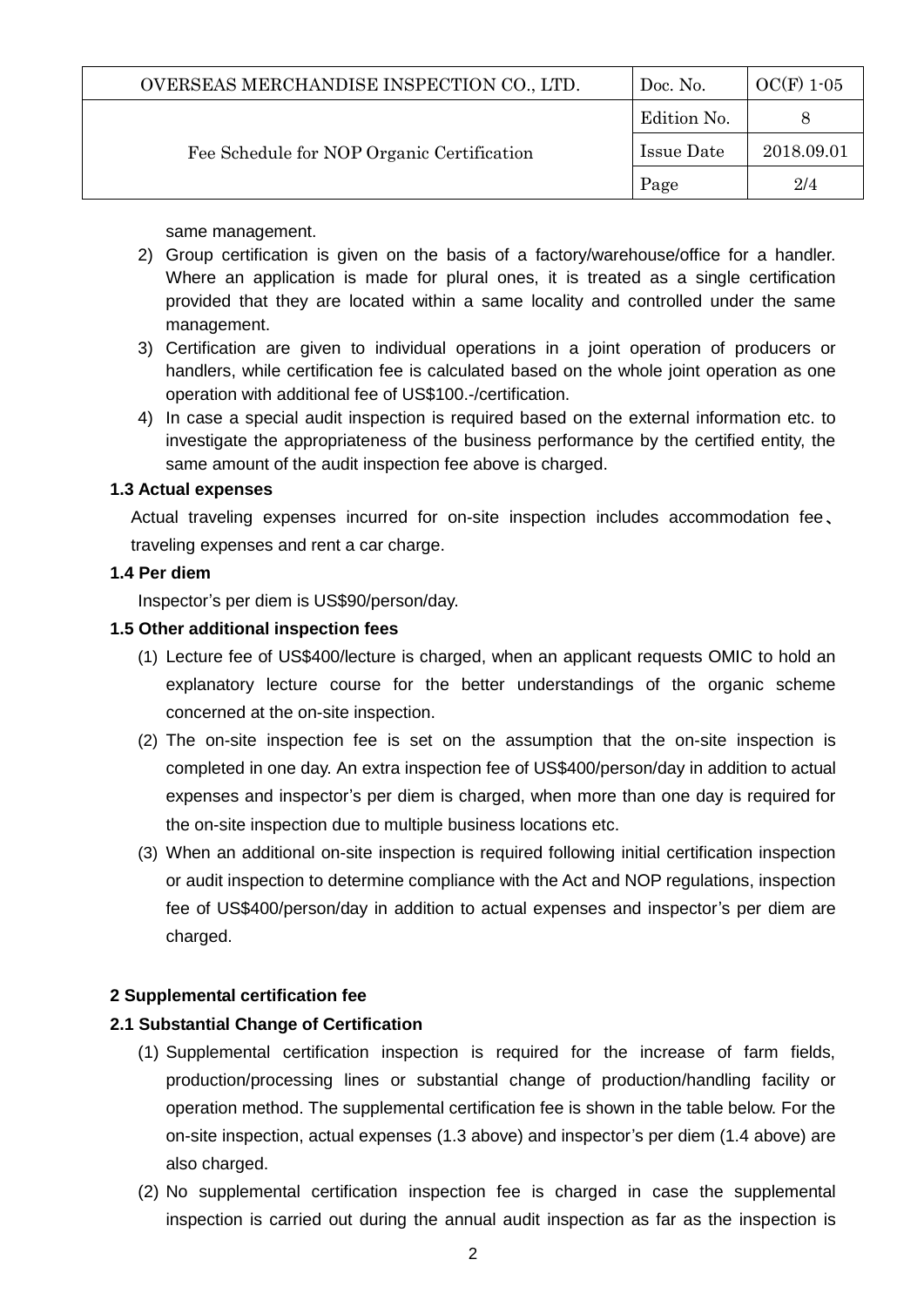| OVERSEAS MERCHANDISE INSPECTION CO., LTD.  | Doc. No.    | $OC(F)$ 1-05 |
|--------------------------------------------|-------------|--------------|
|                                            | Edition No. |              |
| Fee Schedule for NOP Organic Certification | Issue Date  | 2018.09.01   |
|                                            | Page        | 3/4          |

completed within the time frame of the normal audit inspection. However, additional on-site inspection fee of US\$400/person/day is charged, in case it is required to extend on-site inspection days for the supplemental inspection of the production site(s) due to the remote location, etc.

|                |                                           |     | (Unit: US\$) |  |
|----------------|-------------------------------------------|-----|--------------|--|
| Category       | Supplemental certification inspection fee |     |              |  |
|                | Document inspection   On-site inspection  |     | Total        |  |
| P1/P1H1        |                                           |     |              |  |
| P2/P2H1        | 400                                       | 400 | 800          |  |
| H1             | 400                                       | 400 | 800          |  |
| H <sub>2</sub> | 400                                       | 400 | 800          |  |

## **2.2 Minor Change of Certification**

- (1) Supplemental certification fee of US\$100/item is charged for the certification of minor change of certification such as increase of the item of agricultural products of production or handling.
- (2) Only document inspection fee on the above table is charged for the addition of the warehouse with the OMIC certification.

# **3. Discount Certification Fee for Collateral Certification**

The certification fees on the tables in 1.2 and 2.1 above are discounted at 50% for the applicants of certification, and certified operations who fall under followings:

- (1) Entities to seek collateral organic certifications of JAS and NOP; and
- (2) Entities certified with JAS organic certification by OMIC.

[Note] JAS: Japanese Agricultural Standards, Japan

NOP: National Organic Program, USA

## **4 Issuance Fee of Document Copy**

|                                                                      | (Unit: US\$)      |
|----------------------------------------------------------------------|-------------------|
| <b>Documents</b>                                                     | Issuance fee      |
| Certification certificate                                            | 50.00/certificate |
| List of certified producers and handlers                             | 20.00/set         |
| Report of analysis results for residues or prohibited substances     | 20.00/report      |
| Other business information permitted by a concerned certified entity | 20.00/report      |
| <b>Transaction certificate</b>                                       | 30.00/certificate |